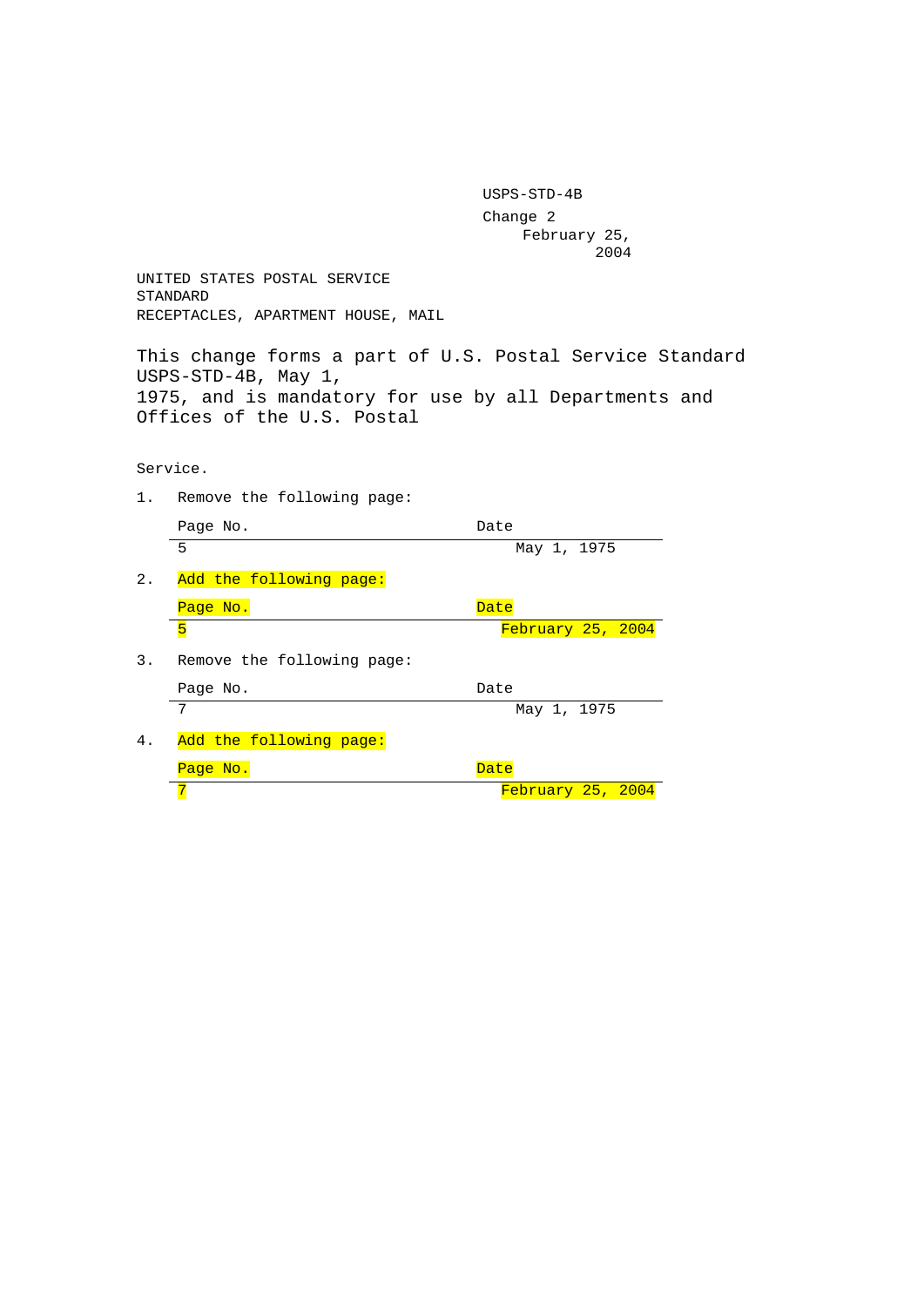USPS-STD-4B May 1, 1975 Supersedes USPS-STD-4A March 27, 1974

# U.S. POSTAL SERVICE STANDARD RECEPTACLES, APARTMENT HOUSE, MAIL

1. 1. SCOPE AND CLASSIFICATION

2. 1.1 Scope -This standard establishes the minimum acceptable manufacturing requirements and procedures for testing and accepting apartment house mail receptacles. The use of this standard is mandatory and the receptacles must conform to this standard in order to be approved by the U.S. Postal Service.

3. 1.2 Classification -This standard covers apartment house mail receptacles of the following types, as specified:

> Type I Vertical. A receptacle designed for loading of mail thru the top of compartments and removing it thru a compartment door. A maximum of seven (7) and a minimum of three (3) compartments shall be controlled by one Arrow lock in the master door.

> Type II Horizontal. A receptacle designed for loading mail from the front or rear. A minimum of four (4) and a maximum of thirty-five (35) compartments shall be controlled by one (1) Arrow lock in the front loading receptacle. The rear loading receptacle shall have a minimum of four (4) compartments.

1. 2. APPLICABLE DOCUMENTS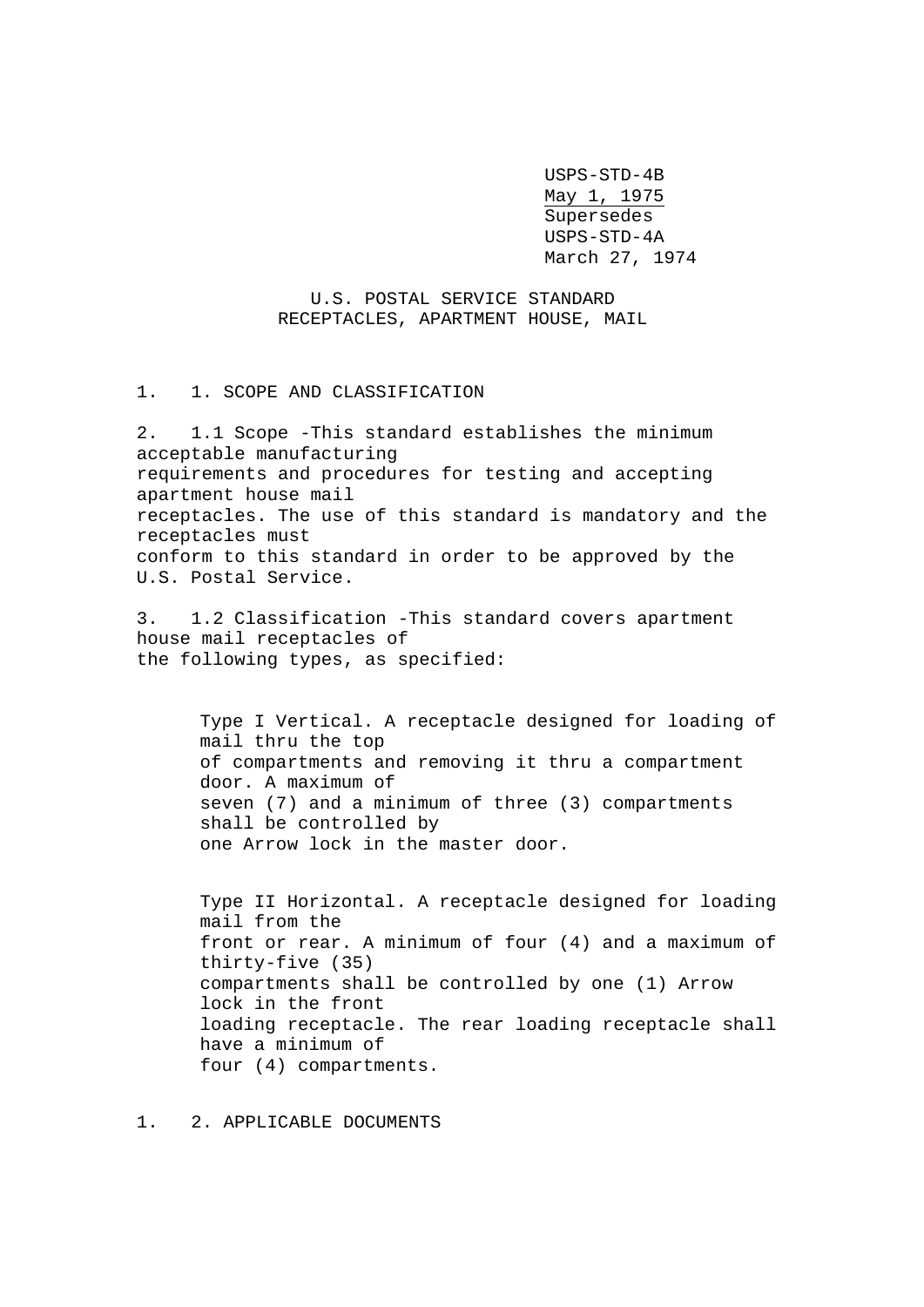2. 2.1 Specifications and Standards -The following documents form part of this standard to the extent specified herein.

#### SPECIFICATIONS

#### MILITARY

- MIL-W-8604 Welding of Aluminum Alloys, Process for
- MIL-W-8611 Welding, Metal Arc and Gas, Steel, Corrosion and Heat-Resistant Alloys, Process for
- MIL-A-8625 Anodic Coating for Aluminum and Aluminum Alloys

USPS-STD-4B

# STANDARDS

### FEDERAL

Federal Test Method Standard 141, Method 6191 Federal Test Method Standard 406, Method 2021

# MILITARY

MIL-STD-171 Finishing of Metal and Wood Surfaces (Application for copies of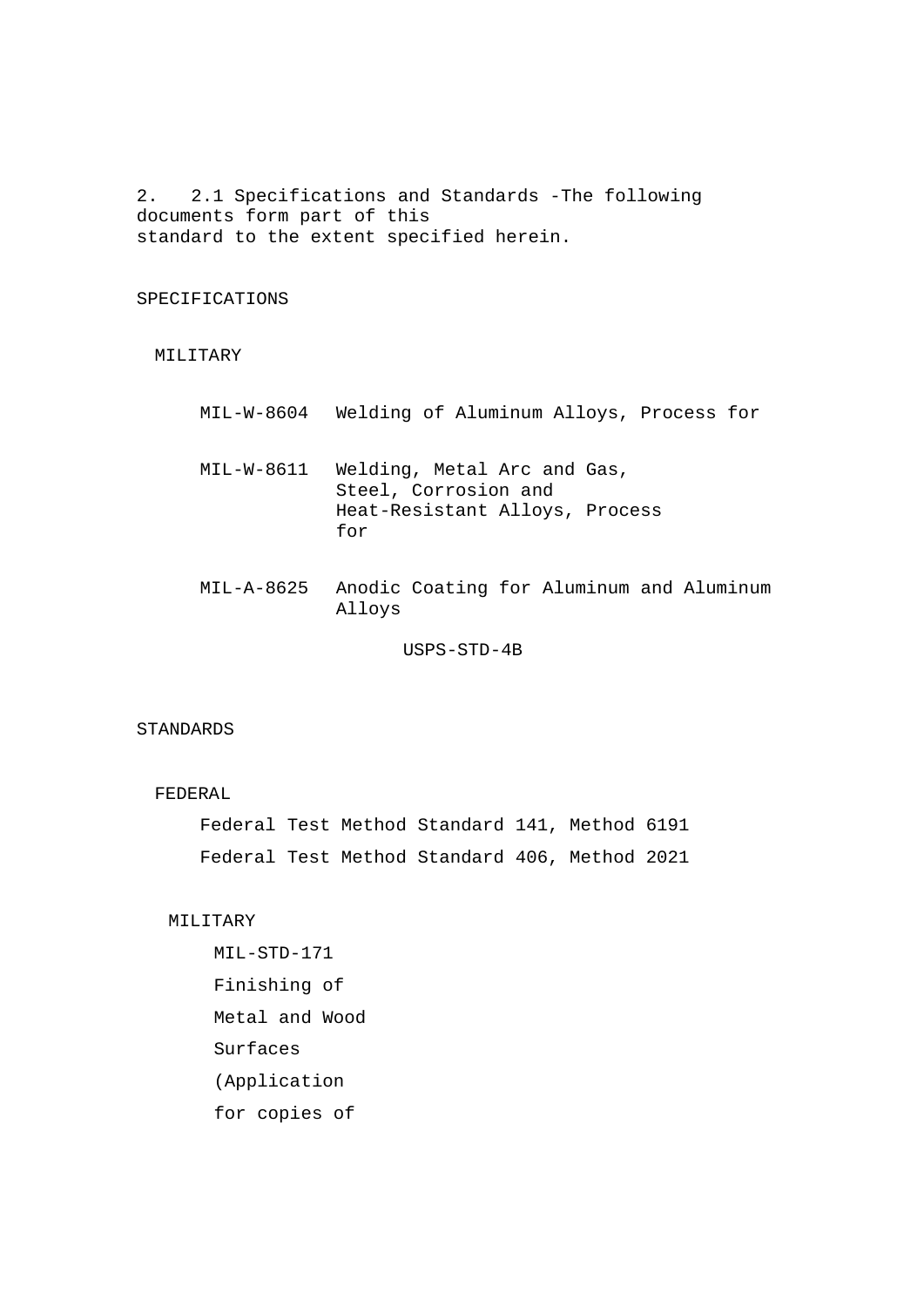specifications and standards may be obtained from the

Commanding Officer, Naval Supply Depot, 5801 Tabor Avenue, Philadelphia, Pennsylvania 19120, Attention: Code, CDS). OTHER PUBLICATIONS

Handbooks -National Bureau of Standards H-28 Screw-Thread Standards for Federal Services (Application for copies of NBS Handbooks should be addressed to Superintendent of Documents, U.S. Government Printing Office, Washington, D.C. 20402).

2.2 Non-Government Documents -The following documents form a part of this standard to the extent specified herein.

#### STANDARDS

American

Welding

Society

| AWS A2.0 | Standard Welding Symbols                                              |
|----------|-----------------------------------------------------------------------|
| AWS C1.1 | Recommended Practice for Resistance Welding                           |
| AWS C1.2 | Recommended Practice for Spot-Welding Aluminum<br>and Aluminum Alloys |
| AWS C1.3 | Recommended Practice for Resistance Welding Low                       |
|          | Carbon Steels                                                         |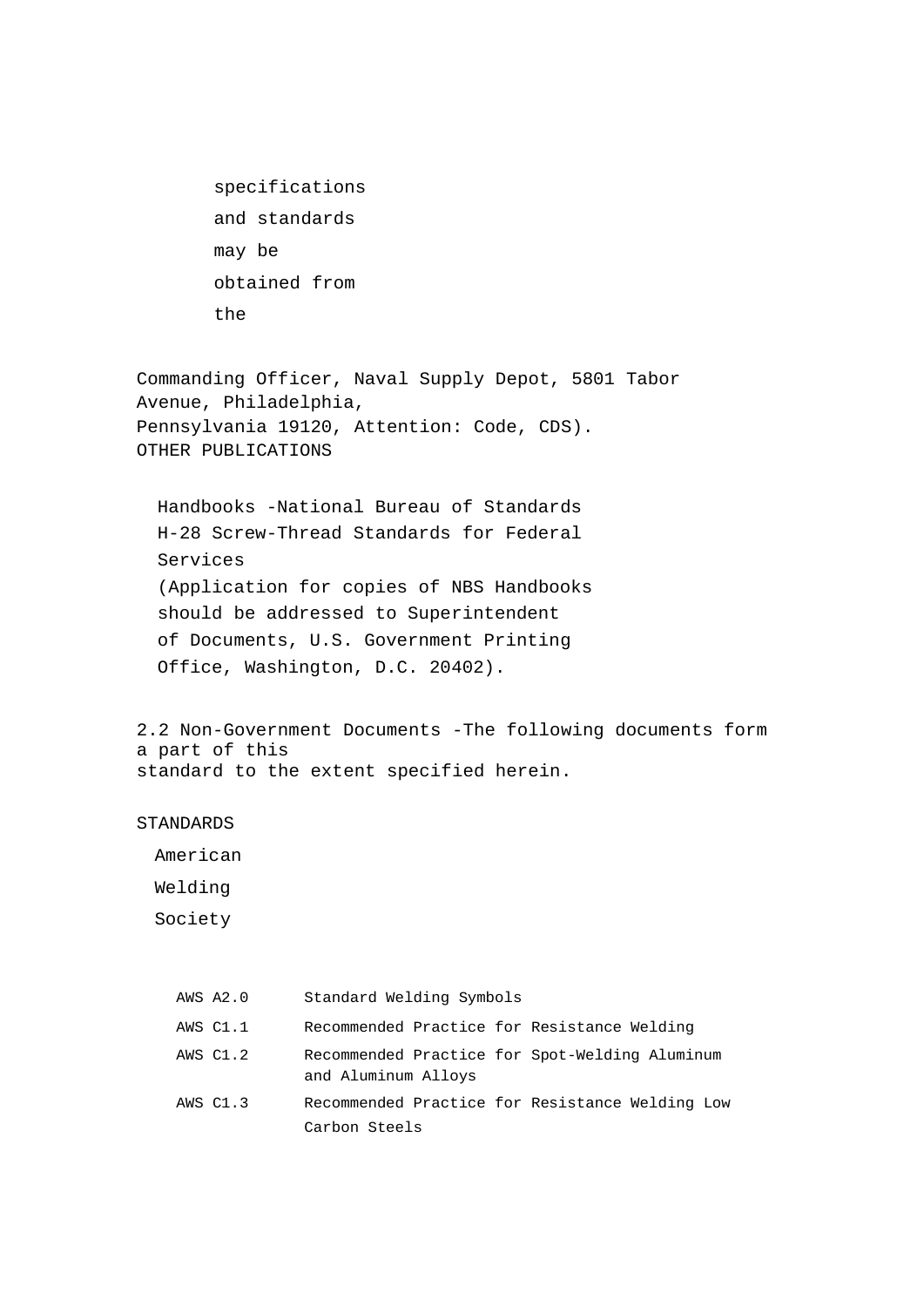(Application for copies should be addressed to the American Welding Society, 2501 N.W. 7th Street, Miami, Florida 33125).

#### 1. 3. REQUIREMENTS

2. 3.1 Materials -Latitude will be allowed in the materials used. Materials must be compatible with each other; non-toxic and nonirritating to humans. Dissimilar metals shall be protected against galvanic corrosion. The material used in the fabrication of this equipment shall be new, suitable for the purpose used, free from all defects and the best commercial quality for this type of equipment.

# USPS-STD-4B

1. 3.2 Compartment Doors -The doors shall be designed to operate freely without binding or excessive play. The doors shall, once opened, remain in the opened position until the customer pushes it to a closed position and locks it. The door formed from sheet metal shall have a ninety (90) degree flanged edge of a minimum one-quarter  $(1/4)$  inch on the top, bottom and side. The section of extruded aluminum doors shall be such as to provide strength and stiffness at all points of the door. The fitting of the door into the frame shall be of such tolerance and shape to preclude prying with instruments such as knives, screwdrivers, thin metal strips, etc. The surface of the door shall be unbroken with the exception as described in 3.5.

2. 3.3 Master Loading Door -The master door of the horizontal front loading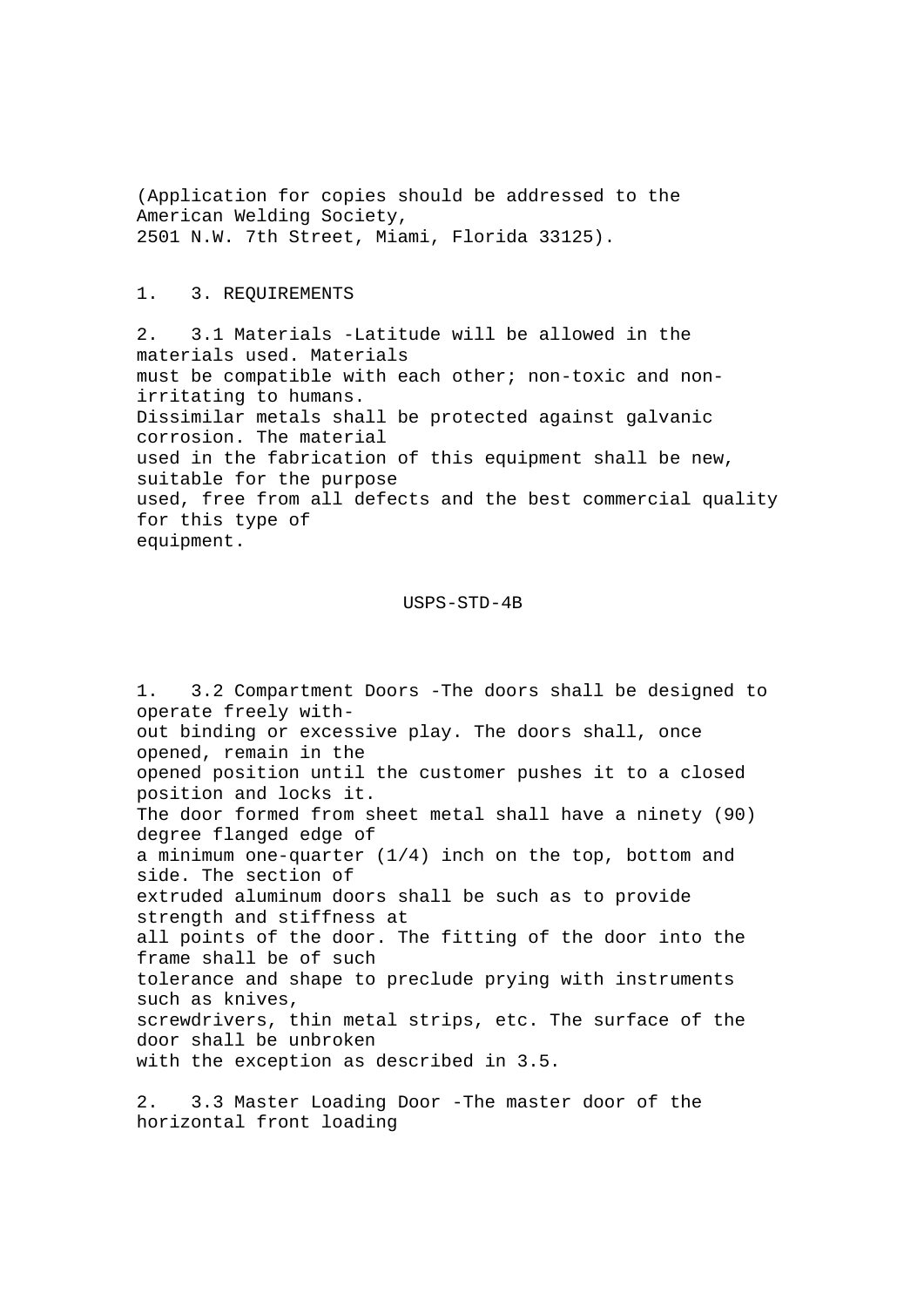receptacle shall be hinged and non-removable, and sufficiently supported to prevent binding or twisting. The door shall operate freely. When the master door in the horizontal front loading unit is in a minimum ninety (90) degree open position, all individual compartments shall be accessible for deposit of mail by the carrier. All horizontal front loading receptacles shall have fixed solid backs. The master door shall accommodate an Arrow lock which shall be furnished and installed by the local postmaster or his representative. The master door shall not exceed thirty-four (34) inches in width.

The horizontal rear loading receptacle shall have a cover or door which can be opened or removed and closed or replaced by the mail carrier which will permit delivery of mail to each compartment. The cover or door shall prevent the mail from falling out between the cover or door and shelves, and be strong enough to prevent theft of the contents of the receptacle by manually forcing the rear door or cover from the front of the receptacle thru a compartment. The cover or door shall be capable of being latched or secured, locking is not required.

The vertical receptacle shall be attached to the receptacle frame with either permanently affixed and side-mounted pivots, a suitable bottom-mounted fulllength hinge or any other means which will preclude the removal of the receptacle from the frame when in a closed and locked position. If hinges are used the hinge pin shall be non-removable. An Arrow lock shall be mounted in one of the compartments, preferably in the middle compartment, to lock the cabinet in the frame. The Arrow lock shall not be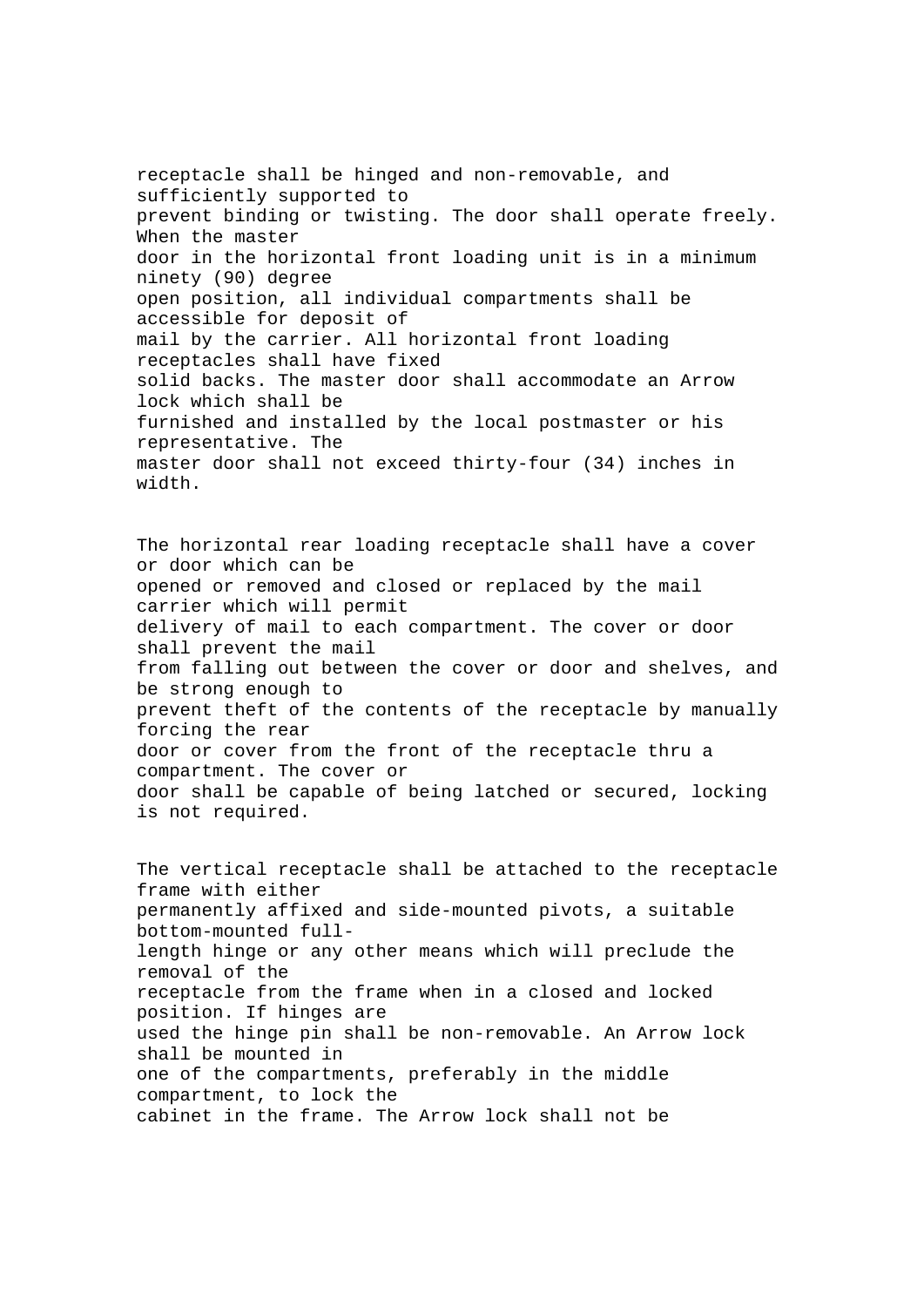accessible for removal through any customer compartment after installation, and the receptacle is in a closed and locked position. The Arrow lock shall be furnished and installed by the local postmaster or his representative.

3.4 Locking Provisions -Each compartment door shall be secured by a fivepin tumbler cylinder lock with a minimum of 1000 key changes per production lot. Each compartment lock shall be keyed differently in each multiple or gang unit. The locks must be securely fastened to the door. If locks are mounted on a backing plate, the plates shall be constructed of metal or proper design and thickness to preclude punching out of locks. If the lock extends more than 5/8 inch on the inside of a vertical type receptacle, a deflector

> USPS-STD-4B Change 1 April 3, 1984

shall be provided over the lock barrel for the easy deposit of mail. Each lock shall be numbered on the back.

3.5 Numbers and Name Cards -Vertical type receptacles may be numbered or lettered, optionally, in numerical or alphabetical sequence from left to right. Horizontal type receptacles may be numbered or lettered, optionally, in sequence from top to bottom. A cutout in the compartment door for a customer's name card is permissible provided there is a backup plate to the cutout to preclude entry into the compartment.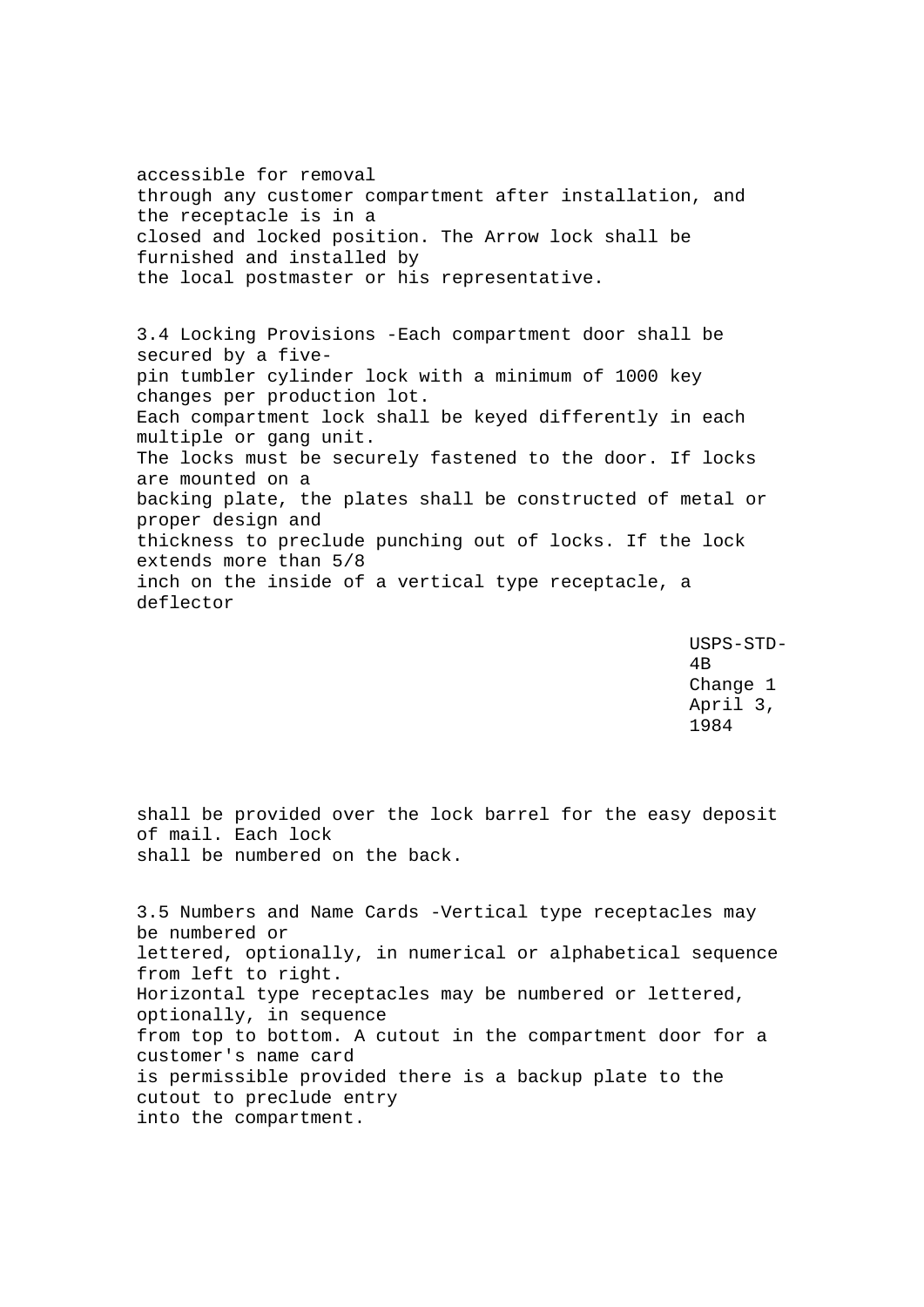Each compartment shall be either equipped with a clasp or holder to accommodate a name card or supplied with a designated flat surface for a permanent type pressure sensitive label for identifying the customer using the compartment. The holder or clasp shall be located on the frame above each compartment or inside of the compartment where the customer's name will be easily visible to the carrier when the box is opened for loading. The holder shall be of sufficient size to hold a name card of  $3/4 \times 2$  1/2 inches in the vertical-type installation and in the horizontal-type installation, as large as space permits.

3.6 Compartment Configuration -The horizontal and vertical type compartments will receive long letter mail, small parcels and bulky magazines, unrolled as well as rolled. The individual horizontal compartment shall be of such size that a parcel  $5-7/8$ " wide x  $4-7/8$ " high and  $14-7/8$ " long can be inserted and removed. The individual vertical compartment shall be of such size that a parcel  $4-7/8$ " wide x  $14-7/8$ " high x  $5-7/8$ " long can be inserted and removed (see paragraph 4.2.1 for testing requirements).

1. 3.6.1 Collection Compartment -All Type II front loading horizontal units shall have accommodation to convert the Arrow-lock compartment into a collection receptacle. A mail deposit slot 5-3/4 inches wide 3/4 inch high shall be provided with some means to protect the deposited mail from rain and snow, and prevent removal of mail from the compartment through the deposit slot. A suitable slot cover must be provided to seal the deposit slot when the Arrowlock compartment is not in use.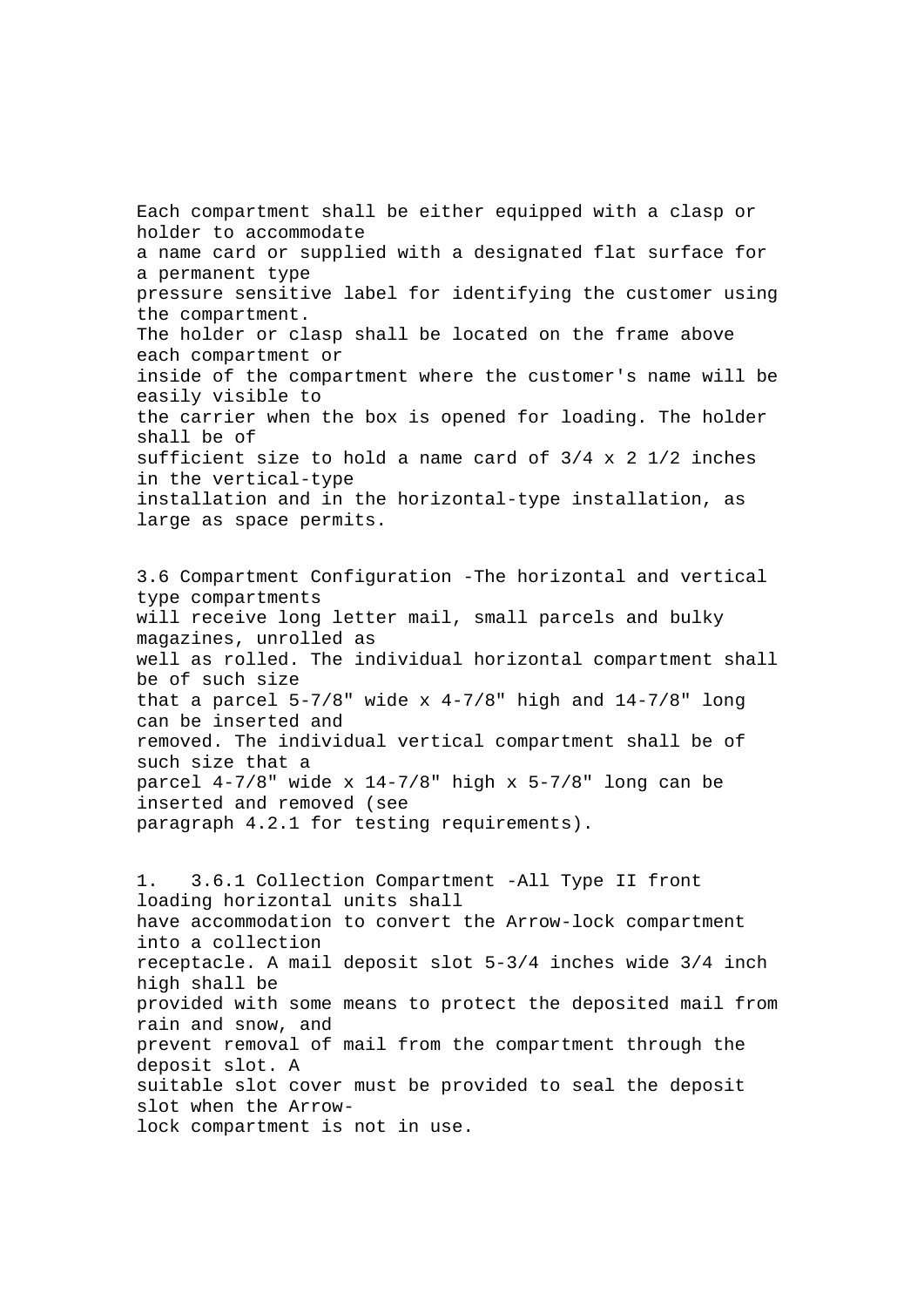2. 3.7 Cleaning, Treatment and Painting -All receptacle parts (ferrous metals) not inherently corrosion resistant or otherwise treated to be corrosion resistant shall be cleaned, treated and painted in accordance with Specification MIL-STD-171.

3. 3.8 Color, Coating and Finishes -Colors of the receptacles, in general, are optional with the manufacturer, but should reflect good taste and project a good image of the U.S. Postal Service. Finishes shall be compatible with receptacle materials and protected with suitable primers or other methods.

4. 3.9 Anodizing -The front exposed aluminum surfaces of the receptacle (doors, frame and trim) shall be finished by anodizing or painting. The surface of the aluminum shall be properly cleaned and given an anodic film

> USPS-STD-4B Change 2 February 25, 2004

coating according to MIL-A-8625, Type I, Type II or Type III and Class 1 or Class 2 or painted per paragraph 3.7.

**1. 3.10 Marking -Manufacturers are required to place on each unit the markings "U.S. MAIL" in a minimum of .50 inch high letters and "Approved By The U. S. Postal Service", "USPS-STD-4B+" and the effective date of this standard (month and year)in a minimum of .18 inch high letters. Markings may be accomplished by applying a decal, embossing on sheet metal, raised lettering on plastic or other methods that are permanent. Markings must be in a location on the outside surface of the unit which is readily visible.**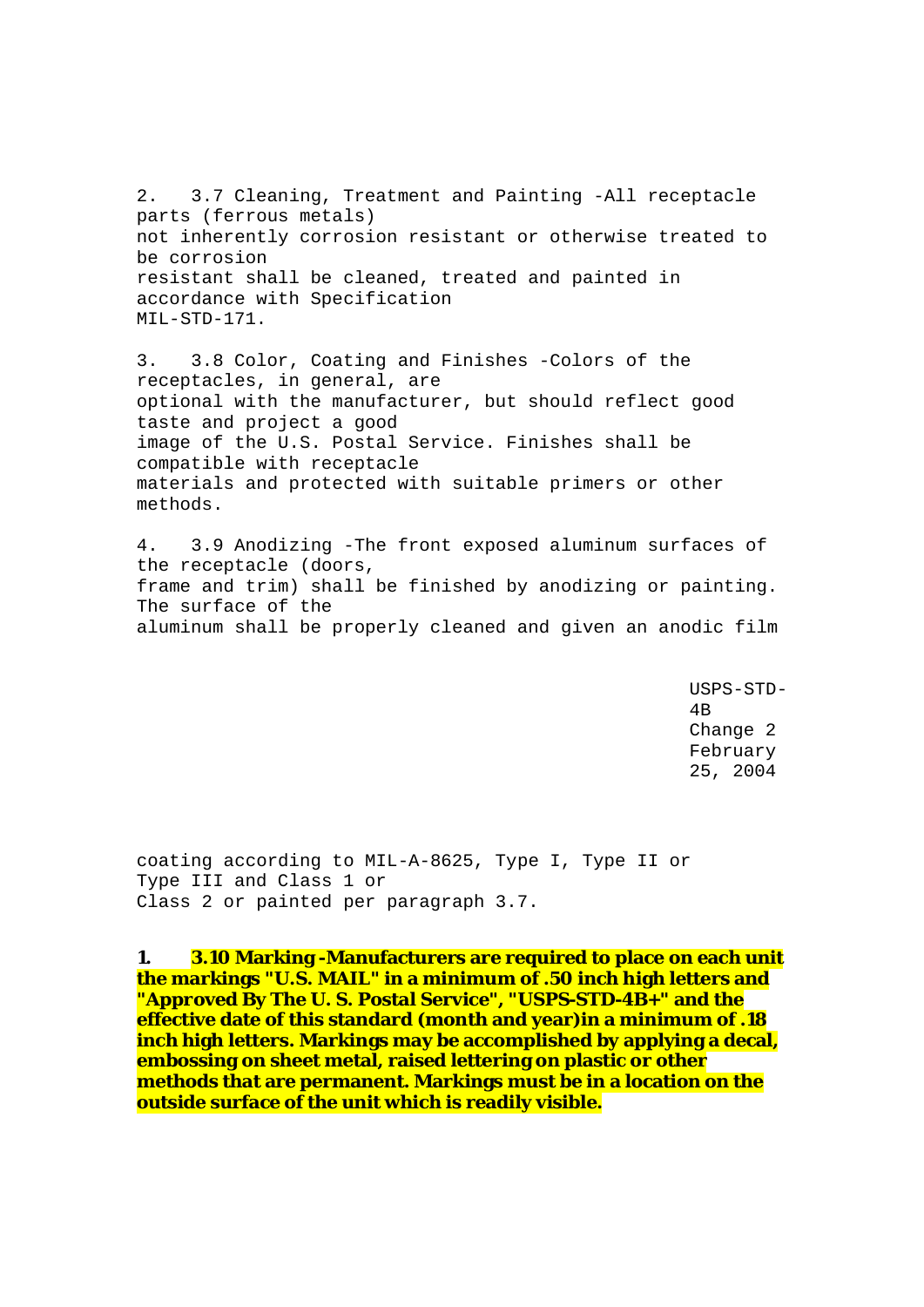2. 3.11 Instructions -A complete set of instructions including illustrations for assembling and installing the receptacle shall be prepared and provided with each receptacle. The instruction sheet shall carry a notice that the receptacle met all requirements of the U.S. Postal Service standard. 3. 3.12 Workmanship -Workmanship shall be of the highest quality throughout. All parts shall be clean, straight, accurately formed and assembled, properly fitted, and uniform in size and shape. Parts shall be free from delaminations, cracks, warpage, bulges, kinks, dents, porosity, voids, lumps, foreign matter and other defects. Finished or coated surfaces shall be smooth and uniform; and free from soft areas, stain, chips, crazing and cracks. Seams and connections shall be tight. Welding, riveting and other joining shall be done in a neat and approved manner. The receptacle shall be free from sharp edges, sharp corners, protruding rivets and operational features which might injure or hamper the carrier or customer.

1. 3.12.1 Bolted Connections -Bolts or screws which can be removed in any exposed area shall not be used for joining parts of the receptacle. Sheet metal screws shall not be used in the assembly of the receptacle.

2. 3.12.2 Riveted Joints -Hollow-type eyelets or grommets shall not be used in the fabrication of the receptacle.

3. 3.12.3 Welding -Any type of weld electric-arc, resistance, gas, etc., may be used in the fabrication of the receptacle providing it produces a satisfactory and safe joint, and performed in accordance with applicable American Welding Society or Military Specifications mentioned in Section 2.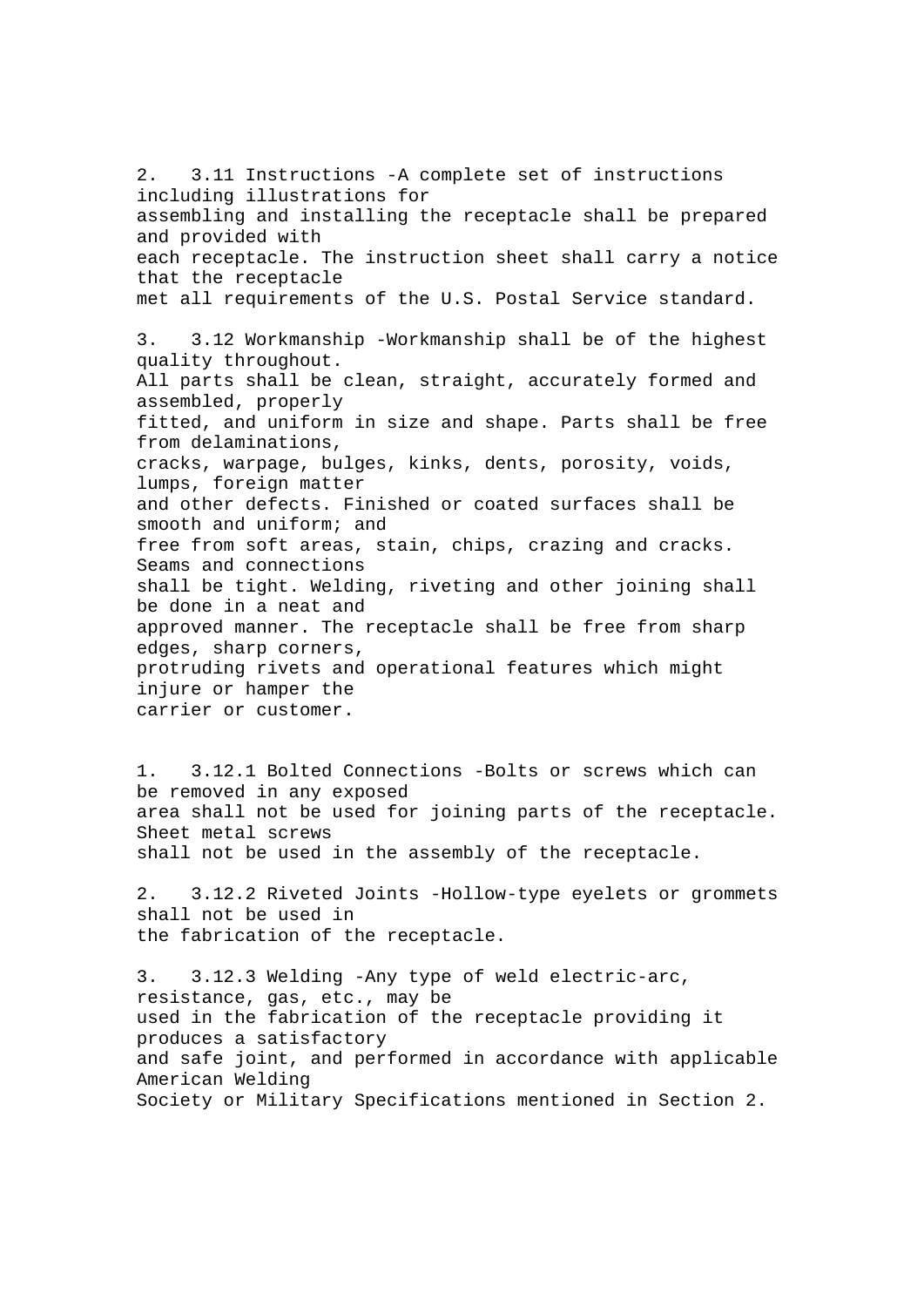4. 3.12.4 Fabrication and Assembly -All components and parts shall be fabricated and assembled to be permanently square and rigid to preclude binding, warping or misalignment which may reduce or prevent proper equipment operation or maintenance or may result in a premature failure of any part or component.

5. 4. QUALITY ASSURANCE PROVISIONS

6. 4.1 Requirements for Approval -Manufactures of vertical-type receptacles shall submit two 7-gang units. Manufacturers of the horizontal-type receptacles shall submit two 35-gang units; front and rear loading. Each receptacle shall be made of the exact materials, construction, coatings, paint, etc., and to be

#### USPS-STD-4B

identical in every way with the receptacles intended to be marketed. One of the receptacles will be subjected to destructive testing. All parts of the receptacles shall be identified by model number or name, material, alloy, heat treatment and (for non-metallic parts) physical properties. The complete composition, formula, trade name, and designation of all paints and nonmetallics shall be specified.

The manufacturer shall also submit a copy of the instructions required by 3.11. Receptacles must be submitted in the packaging proposed for shipping them. Written notification of approval or disapproval, including reasons for disapproval, will be issued. After the receptacles are approved the U.S. Postal Service reserves the right, at any time, to examine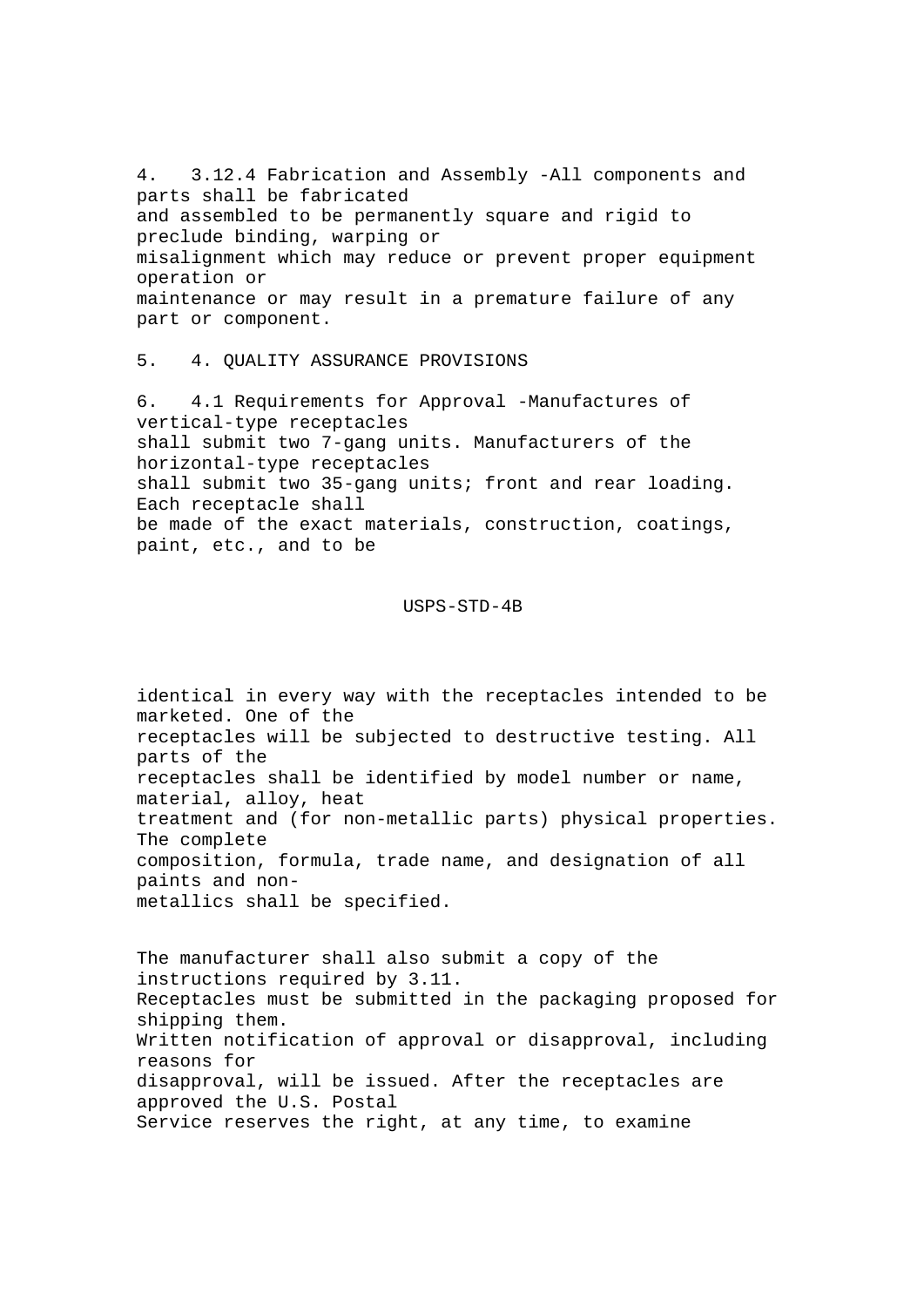receptacles coming off the production line either at the manufacturer's plant or at the U.S. Postal Laboratory, for compliance with standard. The standard is required to be maintained for U.S. Postal Service approval.

4.2 Test Methods -The receptacles shall be tested as specified herein. All receptacles which fail to pass all tests shall be rejected.

1. 4.2.1 Capacity Requirements -Conformance to paragraph 3.6 shall be tested by inserting and removing thru a compartment door and the master loading door a dummy parcel 5 7/8 inches x 4 7/8 inches x 14 7/8 inches. The individual compartment which has provisions for an Arrow lock shall be taken as an exception. Space occupied by the lock barrel and deflector, if applicable, will be considered part of the dummy parcel dimension. The master door shall close

with the test parcel inserted in the compartment.

2. 4.2.2 Cycled Door Openings -Compartment and master loading doors shall each be capable of operating 10,000 normal opening and closing cycles without breakage or replacement of parts, and failure to operate correctly and positively.

3. 4.2.3 Compartment Doors -The compartment doors shall be tested by a Tinius-Olsen testing machine or equivalent by applying an outward pull of 50 pounds on any part of the door when in a locked position. The door shall not be damaged or inoperable after application of the load.

4. 4.2.4 Master Loading Door -The master front loading door shall be tested by a Tinius-Olsen testing machine or equivalent by applying an outward pull of onehundred pounds on any part of the master door when in a locked position. The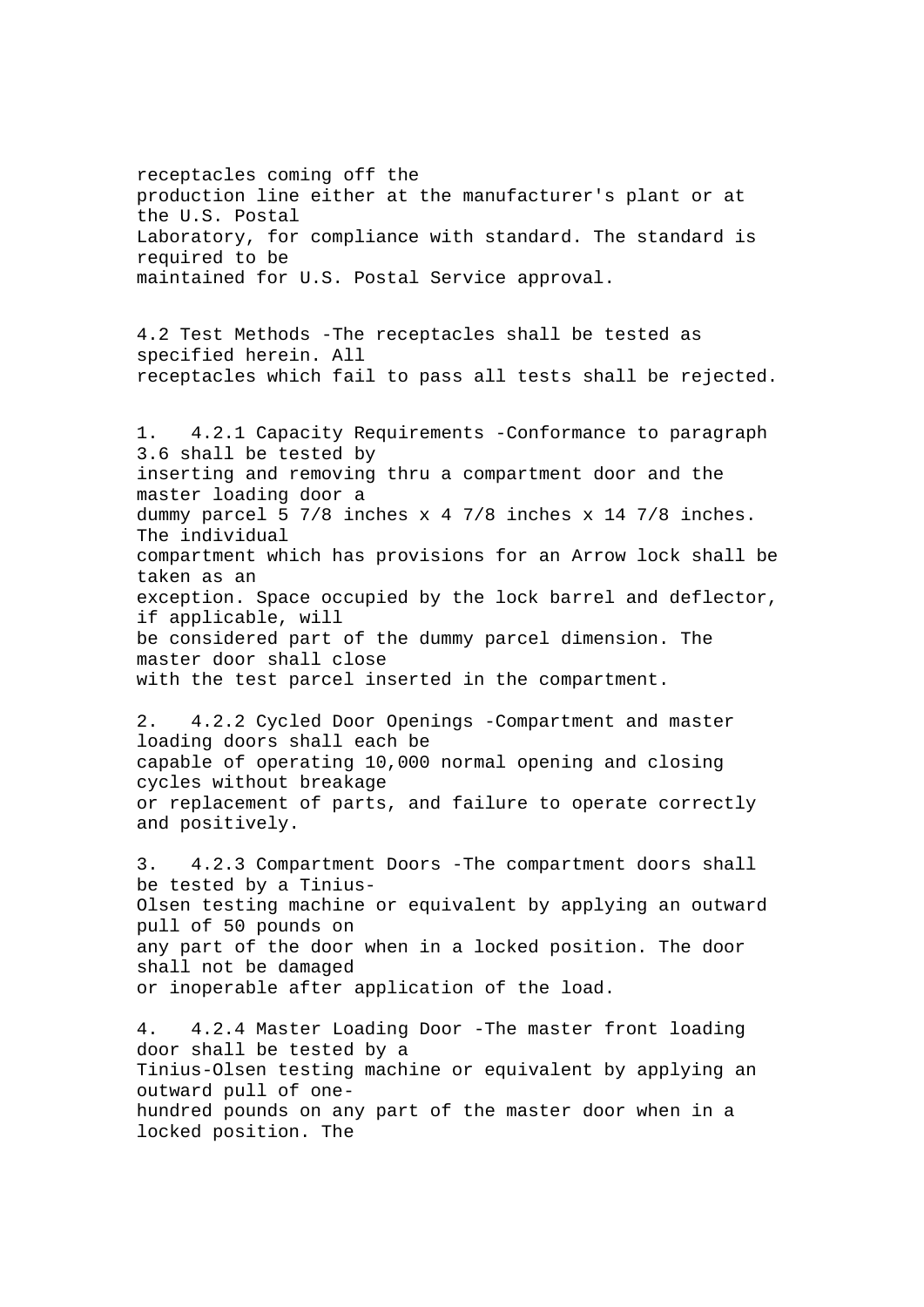door shall not be damaged or inoperable after application of the load. This test is not applicable to rear covers.

5. 4.2.5 Locks, Compartment and Master Loading Door - A minimum of eight footpounds of shock force (2 pounds dropped 4 feet) shall be required to punch out the locks. If the lock is slowly pushed inward, a minimum of 70 pounds of force shall be required to punch the lock out. The lock shall remain operable and undamaged after each test.

USPS-STD-4B Change 2 February 25, 2004

1. 4.2.6 Coating Abrasion Resistance -The coating (paint) applied to the receptacles made from ferrous or other material subject to corrosion shall meet the abrasive sand test requirements specified herein. Receptacles formed from corrosion-resistant alloys of stainless steel and other corrosion-resistant materials are exempt from this test. The test is an abrasive sand test in accordance with Federal Test Method 141, Method 6191, rate of flow of two liters of sand in 22 seconds, plus or minus one second. Not less than 15 liters of sand shall be required to penetrate painted coatings. 2. 4.2.7 Impact Requirements -The front exposed surfaces of the receptacles and any coatings applied to them shall not be cracked, chipped, broken, dented (more than 1/16 inch in depth), or visibly permanently deformed

by a hard steel onepound ball with a one-half inch spherical radius dropped from a height of two feet.